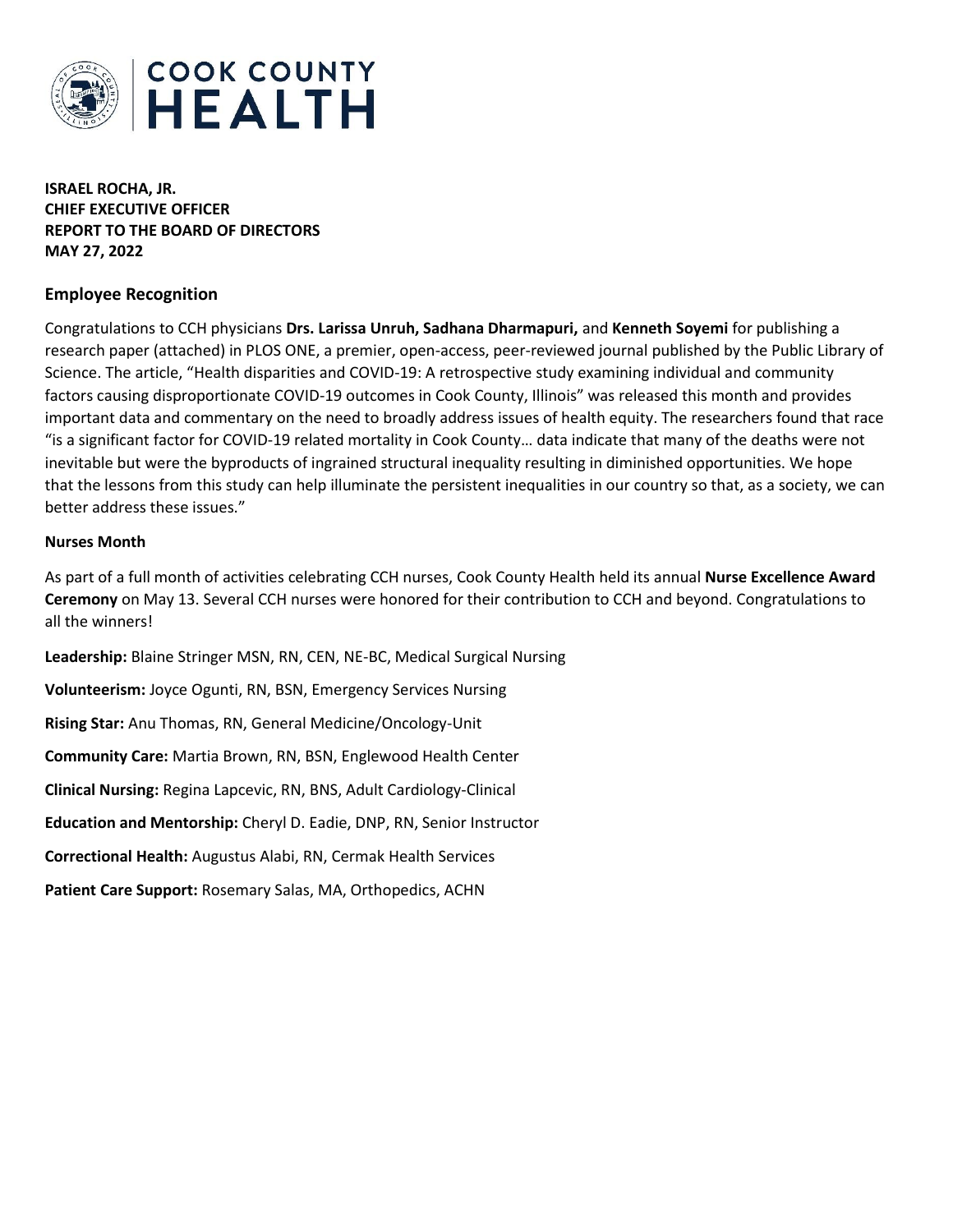Cook County Health has a longstanding reputation for excellence in **medical research and innovation**, which was on display at this month's I**nstitutional Research Day.** Physicians across a multitude of specialties highlighted their research projects and winners were selected by a multidisciplinary committee.

Congratulations to the winners!

- **Dr. Daniel Riggins,** Internal Medicine
- **Dr. Preston Banoub,** Surgery
- **Dr. Viviana Barquet,** Surgery
- **Dr. Teresa Evans,** Trauma & Burn
- **Dr. Dae Yong Park,** Internal Medicine
- **Dr. Maha Elsebaie,** Internal Medicine
- **Dr. Ufuk Vardar,** Internal Medicine
- **Dr. Antonia Nemanich,** Emergency Medicine
- **Dr. Miao Jenny Hua,** Internal Medicine

Thank you to the Research Day committee for your time and effort:

- **Man Hwa Estelle Hu,** Librarian
- **Dr. Steve Aks,** Emergency Medicine/Toxicology
- **Dr. Michael Hoffman,** Internal Medicine
- **Dr. Juleigh Nowinski-Konchak,** Preventive Medicine
- **Dr. Katayoun Rezai,** Infectious Disease Medicine
- **Dr. William Trick,** Collaborative Research Unit
- **Dr. Elena Gonzalez,** Dermatology
- **Dr. Jenny Hua,** Preventive Medicine
- **Dr. Prasanth Lingamaneni,** Internal Medicine
- **Dr. Rochelle Rennie,** Family Medicine
- **Dr. Hafeez Shaka,** Internal Medicine
- **Errick Christian,** Emergency Medicine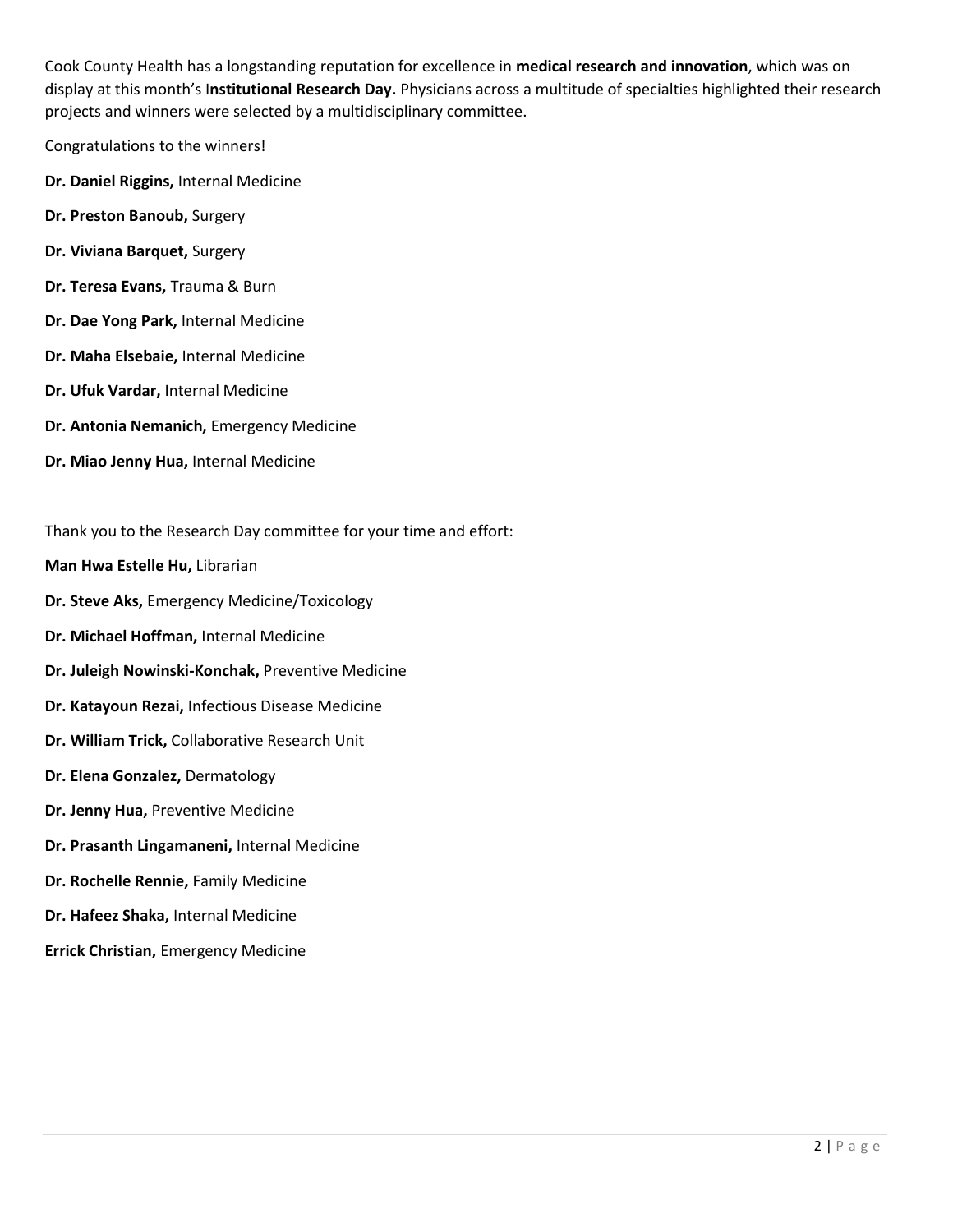# **Activities and Announcements**

## **COVID-19 Update**

Cases are continuing to rise throughout the region although hospitalizations remain relatively low.

CCH has administered more than 1 million vaccine doses and is preparing for FDA approval of COVID vaccines for children under 5 which is expected next month. Both CCH and CCDPH continue to offer vaccines, including booster shots, in the community. A full list of locations, dates and times can be found [here.](https://myshotcookcounty.com/locations/) A summer promotion is being planned to increase vaccine rates across all populations.

CCH has earned more than 20,000 COVID media hits since the beginning of the pandemic with an advertising value of more than

*IMPACT 2023 Focus Areas 1 and 5*

#### **Mental Health Awareness**

On Thursday, May 19, 2022, Cook County Board President Toni Preckwinkle, Cook County Commissioner and CCH Board vice-chair, Cook County Commissioner Bill Lowry and CEO Israel Rocha held a press conference to discuss the County's plan to expand mental health services. Later that evening, Cermak Health Services participated in a virtual forum to discuss the importance of mental health care.

### *IMPACT 2023 Focus Area 5*

#### **Marketing Awards**

My Shot Cook County continues to win national awards. The Healthcare Advertising Awards has awarded My Shot Cook County three golds and a silver for the My Shot and Trust Us campaigns, including a gold for total advertising campaign.

Additionally, CountyCare's We've Got You Covered campaign received a bronze in the category of Total Digital Marketing Campaign.

More about the Healthcare Advertising Awards can be found [here.](https://nam12.safelinks.protection.outlook.com/?url=https%3A%2F%2Fhealthcareadawards.com%2Fwinners-list%2Fwinners-list-39th-annual%2F&data=05%7C01%7Ccstancik%40cookcountyhhs.org%7Caf4b0c96afc945952b2e08da2b752bfa%7C3b922295e886417faaa84e4c4f069d82%7C0%7C0%7C637870080261215702%7CUnknown%7CTWFpbGZsb3d8eyJWIjoiMC4wLjAwMDAiLCJQIjoiV2luMzIiLCJBTiI6Ik1haWwiLCJXVCI6Mn0%3D%7C1000%7C%7C%7C&sdata=K2LMYbMsSaEPmSlJZQJ0yeMMudeAtx4GfEZbGJ%2FOdXo%3D&reserved=0) HAA received more than 4,400 entries and gold awards were given to 512, silver awards to 320 and bronze to 249.



### **Food As Medicine**

As access to healthy food remains a great need for our patients and communities, the Fresh Truck partnership between Cook County Health (CCH) and the Greater Chicago Food Depository (GCFD) continues. The onset of the COVID-19 pandemic required CCH and GCFD to develop and implement revised protocols for the Fresh Truck distributions that allow for appropriate screenings and social distancing to protect patients, as well as CCH and GCFD staff and volunteers. These revised protocols are in place until further notice.

Through May 19, 2022, CCH's Fresh Truck partnership with the Greater Chicago Food Depository (GCFD) resulted in 388 visits to CCH health centers – Arlington Heights, Austin, Belmont Cragin, Blue Island, the CORE Center, Cottage Grove, Englewood, North Riverside, Provident/Sengstacke, Prieto, and Robbins.

Collectively, the Fresh Truck distributions have resulted in the provision of fresh fruits and vegetables, as well as some shelf stable items during the COVID-19 pandemic, to an estimated 42,313 households, representing 139,547 individuals. Most of the individuals benefiting from the Fresh Truck screened positive for food insecurity at a CCH health center visit.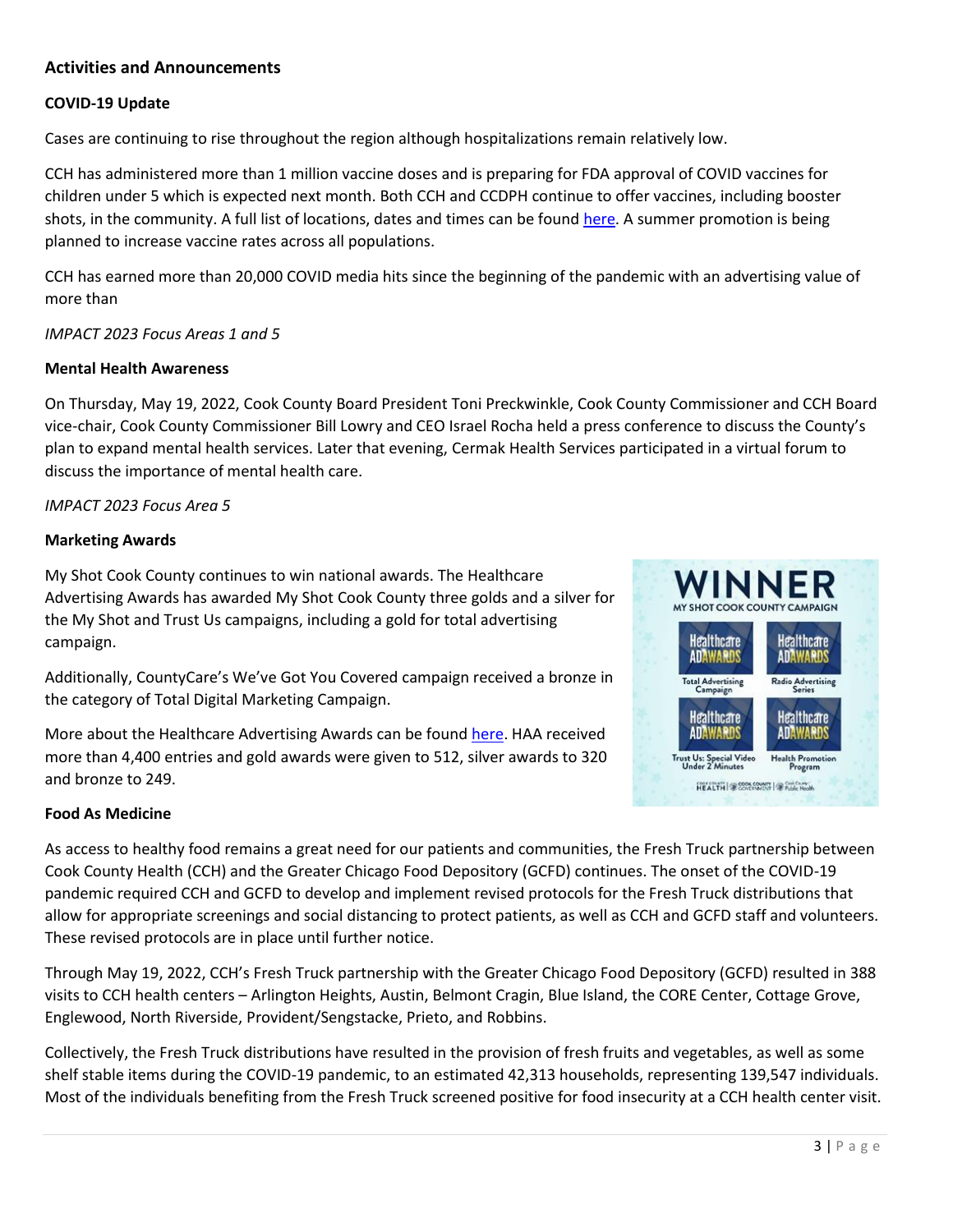## **GCFD Fresh Truck Distributions**

The Greater Chicago Food Depository's Fresh Food Truck visits for the month of June include the following ACHN Health Centers.

June 2 – **Austin Health Center -** 4800 W. Chicago Avenue, Chicago, IL 60651

June 7 – **North Riverside Health Center** – 1800 S. Harlem Avenue, North Riverside, IL 60546

June 14 – **Cottage Grove Health Center -** 1645 Cottage Grove Avenue, Ford Heights, IL 60411

June 16 – **Englewood Health Center -** 1135 W. 69th Street, Chicago, IL 60621

June 21 – **Robbins Health Center -** 13450 S. Kedzie Avenue, Robbins, IL 60472

#### **CCH Community Advisory Councils**

Cook County Health Community Advisory Councils (CAC) include patients, community and religious organizations and serve as an opportunity to promote our services and receive important feedback from various stakeholders. The 2022 second quarter topic presentations include Cardiology, Stroke, Family Planning, and the CountyCare Rewards Program. In addition, updates on Cook County Health, Covid-19 Vaccination and Community Outreach are provided. Each clinic also provides an update on its operations at the meeting.

Upcoming CAC meeting dates, including the 2022 schedule:

**Robbins:** Tuesday at 1:00 PM: June 14, September 13, December 13 13450 S. Kedzie Road, Robbins, IL 60472

**North Riverside:** Wednesday at 1:00 PM: June 15, September 14, December 14 1800 S. Harlem Avenue, North Riverside, IL 60546

**Englewood:** Thursday at 1:00 PM - June 16, September 15, December 15 1135 W. 69th Street, Chicago, IL 60621

**Provident Hospital/Sengstacke Health Center**: Wednesday at 9:00 AM: July 13, October 12 500 W. 51st Street, Chicago, IL 60609

**Cottage Grove:** Tuesday at 1:00 PM: July 26, October 25 1645 S. Cottage Grove Avenue, Ford Heights, IL 60411

**Blue Island:** Wednesday at 1:00 PM: August 17, November 16 12757 S. Western Ave., Blue Island, IL 60406

**Arlington Heights:** Tuesday at 1:00 PM: August 23, November 29 3520 N. Arlington Heights Road, Arlington Heights, IL 60004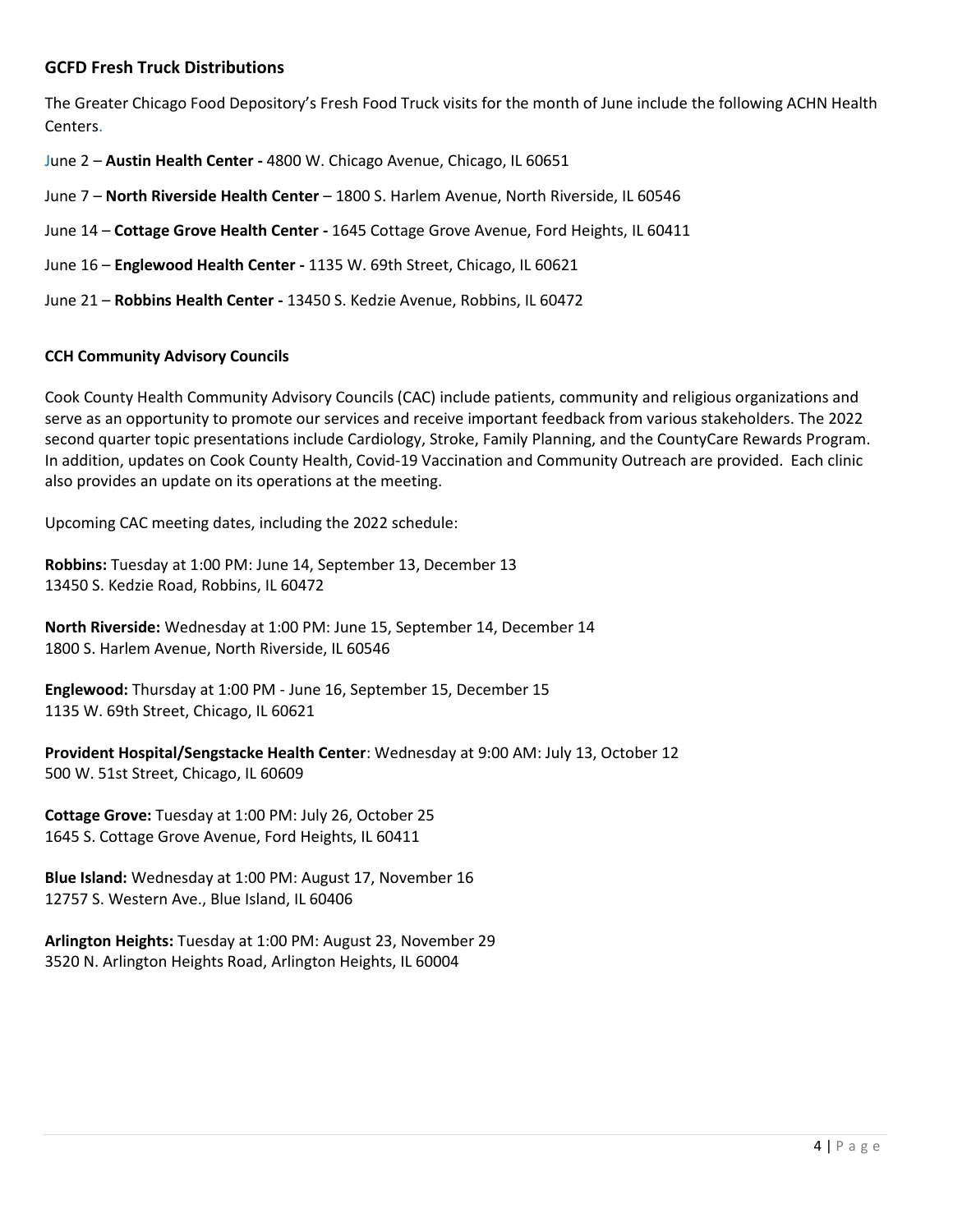# **Community Outreach**

As in-person event participation resumes, Cook County Health and CountyCare will be present at events to promote the health system and the Medicaid program. Events in the month of June include the following:

| June 1  | Cook County Health and CountyCare promotion at the Greater Auburn-Gresham Development<br>Corporation's Health Fair, 79th and Racine to 79th and May in Chicago.                                                                                                                                                                                            |
|---------|------------------------------------------------------------------------------------------------------------------------------------------------------------------------------------------------------------------------------------------------------------------------------------------------------------------------------------------------------------|
| June 4  | Cook County Health and CountyCare promotion at the South Side Summer Fest at Comer<br>Education Campus, Grand Crossing located at 7200 S Ingleside Avenue in Chicago.                                                                                                                                                                                      |
| June 11 | Cook County Health and CountyCare promotion at the Apostolic Faith Church's Healing our<br>Village event, 3823 S. Indiana Avenue in Chicago.                                                                                                                                                                                                               |
| June 11 | Cook County Health and CountyCare promotion at the Sinai Community Institute and 25th<br>Chicago Police District's 25th District Senior Expo, 5555 West Grand Avenue in Chicago.                                                                                                                                                                           |
| June 18 | Cook County Health and CountyCare promotion at the Austin Community Juneteenth<br>sponsored by the West Side Ministers Coalition and will take place at Columbus Park, 5900 W.<br>Adams in Chicago.                                                                                                                                                        |
| June 18 | Cook County Health and CountyCare promotion at the Homewood-Flossmoor Juneteenth<br>Festival which is sponsored by the Homewood-Flossmoor School District and will take place at<br>the Homewood-Flossmoor High School, 999 Kedzie Avenue in Flossmoor.                                                                                                    |
| June 23 | CountyCare is hosting its quarterly Enrollee Advisory Committee (EAC) which is going to be held<br>virtually at 12:00pm. The EAC is a way to bring 15 CountyCare members together to talk about<br>the plan, what works and what needs improvement and to obtain feedback from the members<br>on their care and other issues.                              |
| June 29 | CountyCare is hosting its quarterly Community Stakeholder Committee (CSC) which will be held<br>virtually at 8:00am. The CSC is a way to bring 15 community organizations together to make a<br>presentation on the plan, its resources and to obtain feedback on how to reach high-risk<br>populations and to provide better services across Cook County. |
| June 30 | Cook County Health and CountyCare promotion at Representative Lamont Robinson's Senior<br>Appreciation at the Paul G. Stewart Center, 400 E. 41st Street in Chicago.                                                                                                                                                                                       |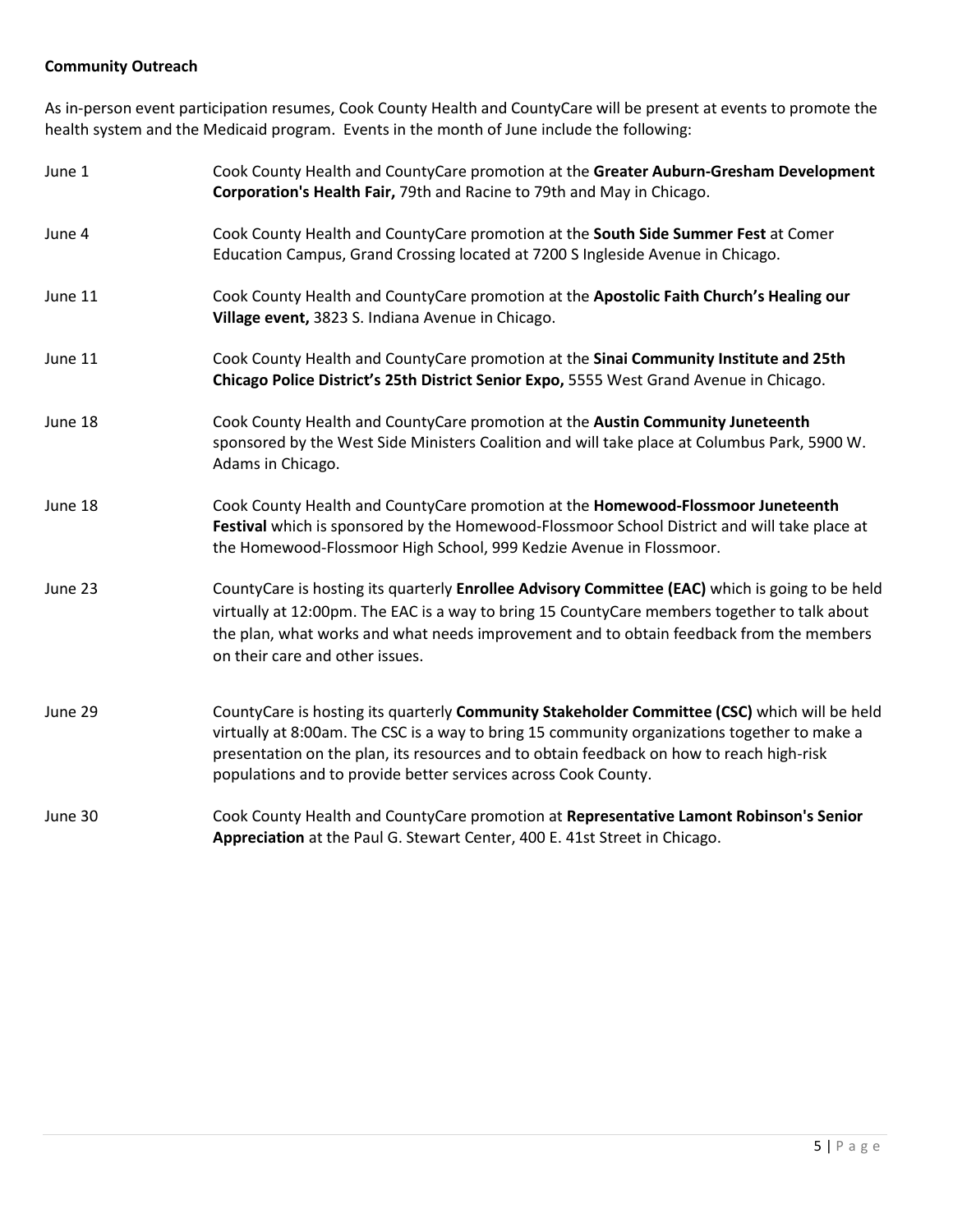# **Legislative Update**

**Local**

- On May 11, CCH, along with other County departments and agencies, appeared before the Cook County Human Relations Committee in response to Commissioner Kevin Morrison's *Proposed Resolution Requesting a Hearing in the Cook County Human Relations Committee to Discuss Violence and Systemic Barriers Against Cook County Transgender Residents.* Chris Balthazar, MA, Project Director from the Department of Psychiatry presented on behalf of CCH.
- On May 11, CCH appeared before the Cook County Health & Hospitals Committee to provide a COVID-19 and Contact Tracing Update. CCH CEO Israel Rocha, CCDPH Co-Leads Dr. Kiran Joshi and Dr. Rachel Rubin presented on behalf of CCH.
- At the May 12 Cook County Board meeting, President Preckwinkle introduced the appointment of Dr. LaMar Hasbrouck to serve as CCDPH Chief Operating Officer. The appointment will be considered by the Legislation and Intergovernmental Affairs Committee at a meeting expected to be scheduled in mid-June. If confirmed by the committee, the appointment will be presented to the County Board for ratification at the June 16 meeting.

Dr. Hasbrouck's professional background includes having worked for the U.S. Centers for Disease Control and Prevention (CDC) where he served as Senior Medical Officer in Chicago and later oversaw daily operations for CDC-Guyana, South America. Dr. Hasbrouck also served as Director of the Illinois Department of Public Health from 2012-2015. Most recently, Dr. Hasbrouck was Senior Advisor to the Secretary General for the Council of Healthcare Insurance in Riyadh, Saudi Arabia.

• On May 20 the Nominating Committee of the Board of Directors of the Cook County Health and Hospitals System (NomCom) met to consider candidates for nomination to the CCH Board of Directors. Four (4) Director terms are scheduled to expire in late fall 2022/early winter 2023 (Gugenheim, Munar, Prendergast, Koetting). Pursuant to County Ordinance, the NomCom is required to submit three (3) candidates for each vacancy to the County Board President for consideration. On May 23 the NomCom submitted ten (10) candidates to President Preckwinkle for consideration.

### **State**

- The Illinois General Assembly adjourned in the early hours of Saturday, April 9. No additional session days have been scheduled, and the legislature is not expected to return to Springfield before the Fall 2022 veto sessions. Veto session dates have not been announced but will likely take place following the November 8 general election. Depending on the outcome of the statewide election, "lame duck" session days may also be scheduled for early 2023, prior to the inauguration of the 103<sup>rd</sup> General Assembly.
- The General Assembly passed a balanced budget for State Fiscal Year 2023 [\(HB900\)](https://www.ilga.gov/legislation/billstatus.asp?DocNum=900&GAID=16&GA=102&DocTypeID=HB&LegID=129558&SessionID=110) that includes tax relief for working individuals and families and paying down debts to ensure long-term financial stability for the state. The budget bill appropriates the remaining \$1.12B in federal American Rescue Plan Act (ARPA) funds allocated to Illinois, however, these funds do not need to be spent in FY2023. The bill also includes re-appropriations of capital grants originally authorized in the 2019 capital omnibus.

The Budget Implementation Bill [\(HB4700\)](https://www.ilga.gov/legislation/billstatus.asp?DocNum=4700&GAID=16&GA=102&DocTypeID=HB&LegID=138945&SessionID=110) provides additional details on implementing the FY2023 state budget, including language that creates the Pipeline for the Advancement of the Healthcare (PATH) workforce program, which supports and expands opportunities for individuals enrolled in public community colleges to receive education and credentialing for entry into a healthcare pathway; waives licensure fees for health professionals in the FY2023 fiscal year; and authorizes a 47% increase in community-based substance use disorder treatment and intervention services.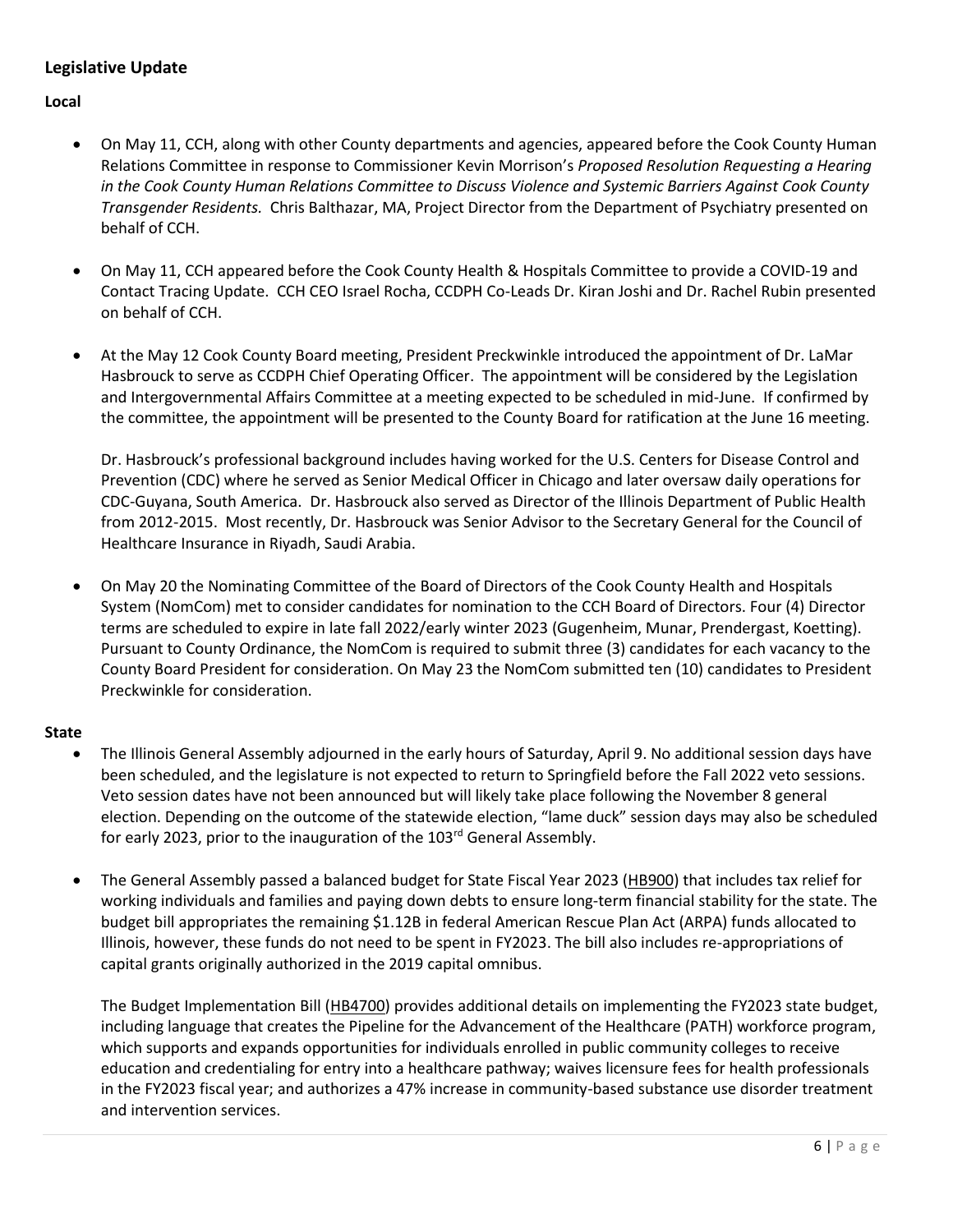Legislators also passed a Medicaid omnibus bill [\(HB4343\)](https://nam12.safelinks.protection.outlook.com/?url=https%3A%2F%2Fwww.ilga.gov%2Flegislation%2Fbillstatus.asp%3FDocNum%3D4343%26GAID%3D16%26GA%3D102%26DocTypeID%3DHB%26LegID%3D137545%26SessionID%3D110&data=05%7C01%7Ckchan5%40cookcountyhhs.org%7Cfbb51c731b9a4c0d68ff08da2a054a5c%7C3b922295e886417faaa84e4c4f069d82%7C0%7C0%7C637868499463696825%7CUnknown%7CTWFpbGZsb3d8eyJWIjoiMC4wLjAwMDAiLCJQIjoiV2luMzIiLCJBTiI6Ik1haWwiLCJXVCI6Mn0%3D%7C3000%7C%7C%7C&sdata=PIq1CPdBSh23WIcNAjQel5DMT0YBhhdnZwCOfLUDEoE%3D&reserved=0) that expands Medicaid coverage for low-income, noncitizens 42-54 years of age, adds new providers to the Medicaid program (certified professional midwives, acupuncturists, and certified peer support specialists), and directs HFS to apply for federal approval to implement 12 months of continuous eligibility for adults and allow for more individuals to be eligible for the ex-parte (passive) redetermination process.

Cook County Health had two primary legislative priorities in the Spring 2022 session:

 $\circ$  [HB4645](https://nam12.safelinks.protection.outlook.com/?url=https%3A%2F%2Fwww.ilga.gov%2Flegislation%2FBillStatus.asp%3FDocNum%3D4645%26GAID%3D16%26DocTypeID%3DHB%26LegID%3D138675%26SessionID%3D110%26SpecSess%3D%26Session%3D%26GA%3D102&data=04%7C01%7Ckchan5%40cookcountyhhs.org%7Cc9181f9ad3fd4736042808da091a0260%7C3b922295e886417faaa84e4c4f069d82%7C0%7C0%7C637832304557035541%7CUnknown%7CTWFpbGZsb3d8eyJWIjoiMC4wLjAwMDAiLCJQIjoiV2luMzIiLCJBTiI6Ik1haWwiLCJXVCI6Mn0%3D%7C3000&sdata=ro1lu0C%2Fg4Ll9762RbMwqgPWBUaUpzvq0y50mt2MMVE%3D&reserved=0) (Rep. LaToya Greenwood/Sen. Mattie Hunter) – Creates the Equity and Representation in Health Care Act, which authorizes a new loan repayment and scholarship program to promote greater diversity among health care providers when it comes to race, ethnicity, or other demographics. This Act also builds and strengthens the workforce at community-based provider locations that serve a high-proportion of Medicaid and uninsured patients, specifically at FQHCs, FQHC look-alikes, and provider locations operated by CCH, including Cermak Health Services. CCH co-led this effort with the Illinois Primary Health Care Association, which represents FQHCs statewide.

**Status:** HB4645 passed both chambers unanimously with dozens of provider associations, advocates, and individuals in support. The bill awaits signature by the Governor, with an effective date of January 1, 2023. While funding was not included in the FY2023 budget, CCH and our partners will be working to advocate for appropriations to be included in future budgets.

○ [SB3695](https://nam12.safelinks.protection.outlook.com/?url=https%3A%2F%2Fwww.ilga.gov%2Flegislation%2Fbillstatus.asp%3FDocNum%3D3695%26GAID%3D16%26GA%3D102%26DocTypeID%3DSB%26LegID%3D138704%26SessionID%3D110&data=04%7C01%7Ckchan5%40cookcountyhhs.org%7C2f2efc2270dc46f26ebc08d9f320ae30%7C3b922295e886417faaa84e4c4f069d82%7C0%7C0%7C637808143960458831%7CUnknown%7CTWFpbGZsb3d8eyJWIjoiMC4wLjAwMDAiLCJQIjoiV2luMzIiLCJBTiI6Ik1haWwiLCJXVCI6Mn0%3D%7C3000&sdata=aT%2FFxpzEGGnhN%2F2JCsGbEyQBnUVtCZIehmXqitLjF%2BY%3D&reserved=0) (Sen. Jacqueline Collins/Rep. Robyn Gabel) – Amends the Freedom of Information Act (FOIA) to ensure that HIPAA protected health information is not subject to public records requests.

**Status:** While SB3695 passed the Senate unanimously without any opposition, the bill was stalled in the House, due to the volume of bills and the shortened timeframe of the session. The House sponsor indicated that she would work with CCH to pass in a future session.

Other bills of interest CCH supported included:

- [HB4437](https://nam12.safelinks.protection.outlook.com/?url=https%3A%2F%2Fwww.ilga.gov%2Flegislation%2Fbillstatus.asp%3FDocNum%3D4437%26GAID%3D16%26GA%3D102%26DocTypeID%3DHB%26LegID%3D137793%26SessionID%3D110&data=04%7C01%7Ckchan5%40cookcountyhhs.org%7C2f2efc2270dc46f26ebc08d9f320ae30%7C3b922295e886417faaa84e4c4f069d82%7C0%7C0%7C637808143960615064%7CUnknown%7CTWFpbGZsb3d8eyJWIjoiMC4wLjAwMDAiLCJQIjoiV2luMzIiLCJBTiI6Ik1haWwiLCJXVCI6Mn0%3D%7C3000&sdata=C74tR1D6BO0EXIa%2Bd9%2BP5N%2FBVrG%2FSeBm4eex9JL93o0%3D&reserved=0) (Rep. Delia Ramirez) Expands Medicaid to adults 19-54 years who have income at or below 138% FPL, regardless of immigration status. Healthy Illinois leads this effort. **Status**: While this legislation did not pass, authorizing language that provides Medicaid-like coverage to immigrant adults 42-54 years of age was included in the FY2023 budget, with coverage to start July 1, 2022.
- [SB3632](https://nam12.safelinks.protection.outlook.com/?url=https%3A%2F%2Fwww.ilga.gov%2Flegislation%2FBillStatus.asp%3FGA%3D102%26DocTypeID%3DSB%26DocNum%3D3632%26GAID%3D16%26SessionID%3D110%26LegID%3D138619&data=04%7C01%7Ckchan5%40cookcountyhhs.org%7C2f2efc2270dc46f26ebc08d9f320ae30%7C3b922295e886417faaa84e4c4f069d82%7C0%7C0%7C637808143960615064%7CUnknown%7CTWFpbGZsb3d8eyJWIjoiMC4wLjAwMDAiLCJQIjoiV2luMzIiLCJBTiI6Ik1haWwiLCJXVCI6Mn0%3D%7C3000&sdata=i%2FLFg9YdXvpszBoEF2oXtX4lZh66%2BVeTpz9QaUIXtT0%3D&reserved=0) (Sen. Doris Turner) / [HB4264](https://nam12.safelinks.protection.outlook.com/?url=https%3A%2F%2Fwww.ilga.gov%2Flegislation%2Fbillstatus.asp%3FDocNum%3D4264%26GAID%3D16%26GA%3D102%26DocTypeID%3DHB%26LegID%3D137315%26SessionID%3D110&data=04%7C01%7Ckchan5%40cookcountyhhs.org%7C2f2efc2270dc46f26ebc08d9f320ae30%7C3b922295e886417faaa84e4c4f069d82%7C0%7C0%7C637808143960615064%7CUnknown%7CTWFpbGZsb3d8eyJWIjoiMC4wLjAwMDAiLCJQIjoiV2luMzIiLCJBTiI6Ik1haWwiLCJXVCI6Mn0%3D%7C3000&sdata=E%2BX85u5CYsgOrQlXk6AW5%2FZr8IX%2B56QrBg3ndmI6Czo%3D&reserved=0) (Rep. Greg Harris) Getting To Zero Omnibus, which includes a \$15M appropriations request that will support increased access to and uptake of PrEP, keep more people living with HIV in care, and continue funding for supportive services. **Status**: While these individual bills did not pass, a \$10M appropriation was included in the FY2023 budget to support these efforts, which will be administered by the Illinois Department of Public Health.

## **Federal**

- **FY 2023 Budget and Appropriations –** Congressional committees continue to hold hearings on the President's FY 2023 Budget Request. The House Appropriations Committee's deadlines for Members to submit Community Project Funding Requests has passed and work towards FY 2023 bills is underway, though it is highly unlikely that Congress will be able to finish all twelve annual bills before the start of the fiscal year October 1. One or more continuing resolutions are likely to be required, absent a significant bipartisan agreement on top-level amounts and controversial riders.
- **Health and Mental Health Legislation –** On May 18, the House Energy and Commerce Committee, which has jurisdiction over Medicaid and public health programs, marked up six pieces of bipartisan legislation, and sent